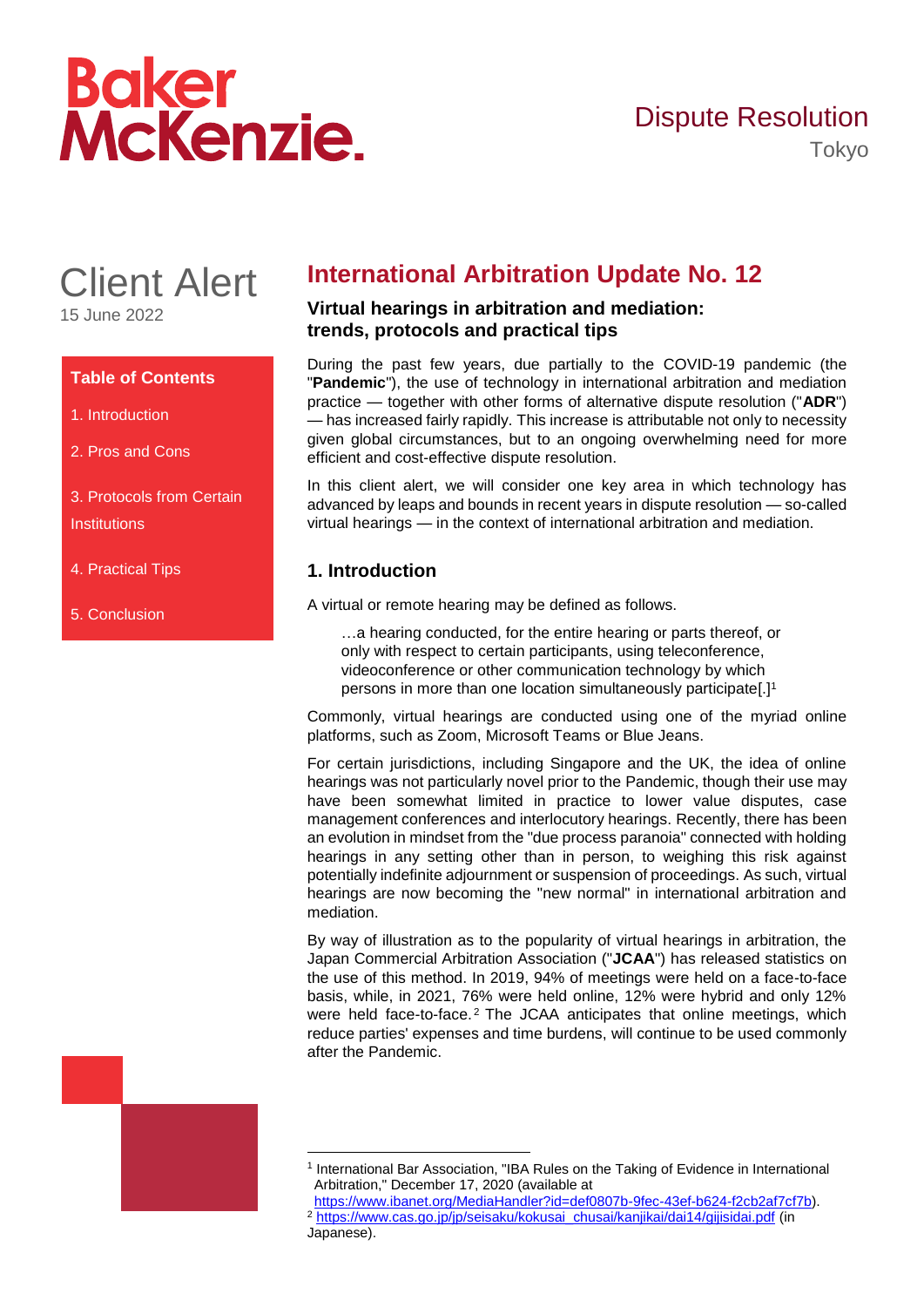#### **For further information please contact:**



Yoshiaki Muto Partner +81 3 6271 9451 yoshiaki.muto@bakermckenzie.com



Takeshi Yoshida Partner +81 3 6271 9723 [takeshi.yoshida@bakermckenzie.com](mailto:takeshi.yoshida@bakermckenzie.com)



Dominic Sharman Senior Associate +81 3 6271 9496 [dominic.sharman@bakermckenzie.com](mailto:dominic.sharman@bakermckenzie.com)



Yuko Kai Associate +81 3 6271 9497 yuko.kai@bakermckenzie.com



Shugo Kaneko Associate +81 3 6271 9516 [shugo.kaneko@bakermckenzie.com](mailto:shugo.kaneko@bakermckenzie.com)

On a related note, a recent survey of companies conducted by Baker McKenzie in collaboration with KPMG, "The Future of Disputes: Are Virtual Hearings Here To Stay?" <sup>3</sup> produced a number of intriguing findings:

- The majority of respondents (~70%) had attended a virtual hearing since the Pandemic began and the vast majority had a positive experience (only 5.8% had an unsatisfactory or very unsatisfactory experience).
- A large majority of respondents (~70%) would prefer a virtual hearing for the next interim application in which they are involved, and 65% believed that all hearings of less than one day, not involving a jury or crossexamination, should be virtual.
- The majority of respondents (~55%) were in favor of "hybrid" hearings (i.e., some participants are present in the hearing room while others participate remotely).
- The majority of respondents (~65%) were not in favor of virtual mediation, yet only 21% had participated in a virtual mediation session. Of those respondents who had participated in a virtual mediation, most reported a positive experience.

#### **2. Pros and cons**

As with any relatively new technology, virtual hearings have their benefits and drawbacks. While by no means exhaustive, in this section we will consider certain of the pros and cons of virtual hearings.

#### **(i) Pros**

#### **Access to justice**

Virtual hearings have an important role to play in the administration of, and access to, justice, especially for small and medium-sized enterprises (socalled "**SMEs**").

#### **Efficiency**

Given that parties do not have to attend in person, it is often the case that hearings can be arranged at considerably shorter notice than in-person hearings.

#### **Cost savings**

-

There are obvious savings to be made, not least due to the elimination of travel costs and consequent reduction in the associated time.

#### **Environmental impact**

As the parties will not be attending using flights or other means of transport and virtual hearings tend to be less paper-heavy than in-person hearings, there is an associated reduction in the environmental impact of these hearings.

<sup>3</sup> Baker McKenzie & KPMG, "The Future of Disputes: Are Virtual Hearings Here To Stay?" is available at:

[https://www.bakermckenzie.com/-/media/files/insight/publications/2021/02/are-virtual](https://www.bakermckenzie.com/-/media/files/insight/publications/2021/02/are-virtual-hearings-here-to-stay--baker-mckenzie-and-kpmg-report_010221.pdf)[hearings-here-to-stay--baker-mckenzie-and-kpmg-report\\_010221.pdf](https://www.bakermckenzie.com/-/media/files/insight/publications/2021/02/are-virtual-hearings-here-to-stay--baker-mckenzie-and-kpmg-report_010221.pdf)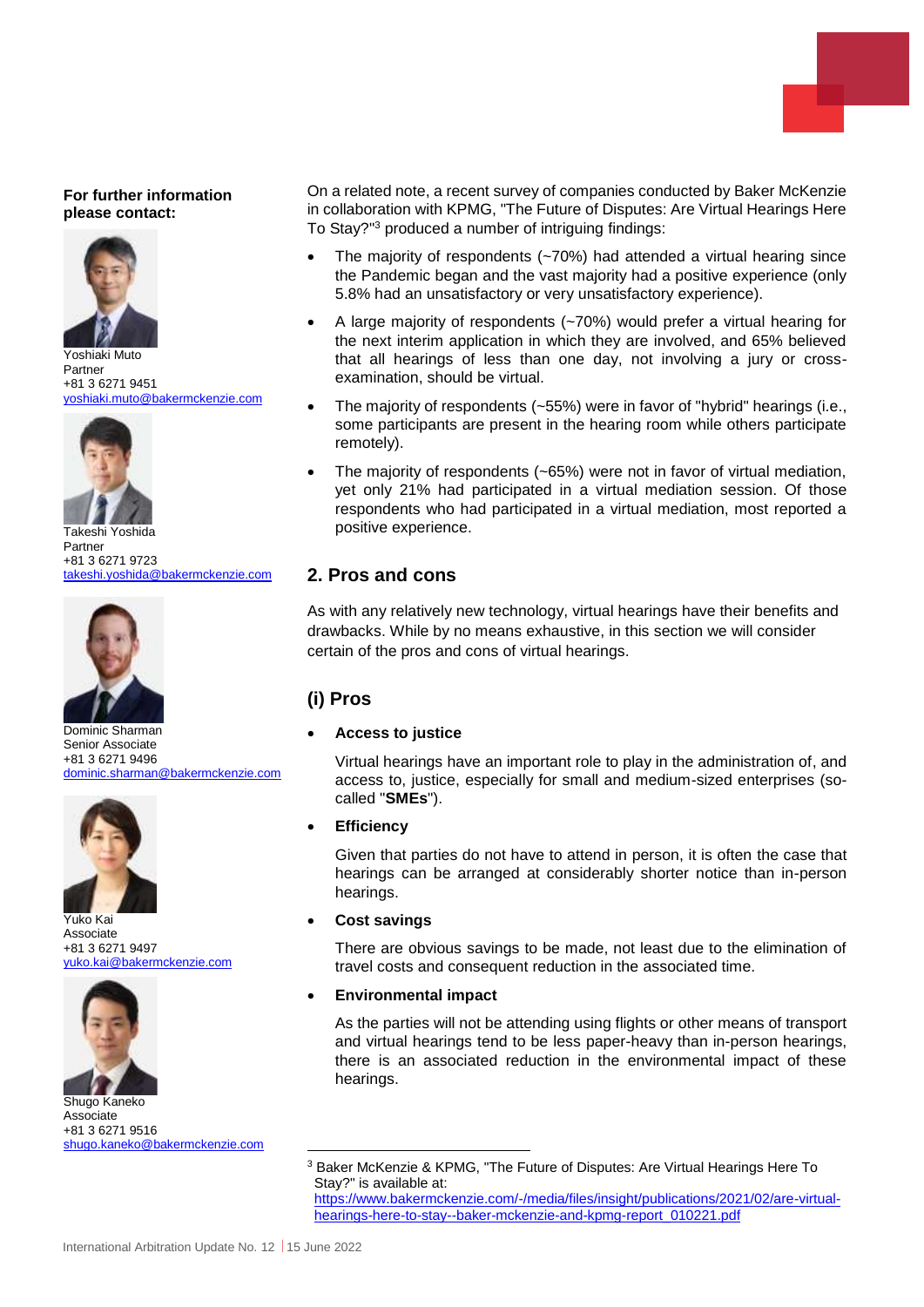

#### **(ii) Cons**

#### **Confidentiality issues**

There is a risk of data leakage to third parties through communication devices used during hearings and sensitive information shared during hearings.

#### **Procedural fairness**

There may be a question of fairness with regard to the implementation of a virtual hearing in the event that one party objects to a virtual hearing where the other party insists on the same. Also, since the parties may be effectively prevented from presenting or challenging an argument and presenting evidence at an appropriate time during the hearing, procedural fairness may be hindered.

#### **Witness coaching**

During a virtual hearing, situations ordinarily arise where you may only be able to see the face and immediate surroundings to the rear of a witness, depending on the position of the camera. As such, there is an inherent risk that the witness may be "coached" by counsel away from the camera's gaze.

#### **Risk of technological failures**

While the internet, hardware and software used in virtual hearings tend to be very stable, there is a risk of technology failing, thereby causing disturbances.

#### **3. Protocols from certain institutions**

Since evidence is necessary in fact finding during an arbitration procedure, matters related to the submission, admissibility and method of examination of evidence in international arbitration proceedings are all fundamental. Also, it is widely acknowledged that cybersecurity is of importance in formal dispute resolution proceedings, along with the use of technology.

With this in mind, the rules and guidelines of certain dispute-related bodies, such as the IBA, play critical roles in helping parties navigate how to conduct virtual hearings.

In this section, we will consider the rules and guidelines of a few selected organizations in this respect.

#### **(i) International Bar Association ("IBA")**

On February 15, 2021, the IBA announced its second amendment to the IBA Rules on the Taking of Evidence in International Arbitration ("**2020 IBA Rules**").

With respect to virtual hearings, the 2020 IBA Rules state that an evidentiary hearing may take place by way of a remote hearing at the request of a party or on the motion of the arbitral tribunal itself.<sup>4</sup>

Further, the arbitral tribunal is required to consult with the parties on whether to prepare a "remote hearing protocol" in advance, which may include:

Technology to be used;

-

<sup>4</sup> Article 8.2 of the 2020 IBA Rules.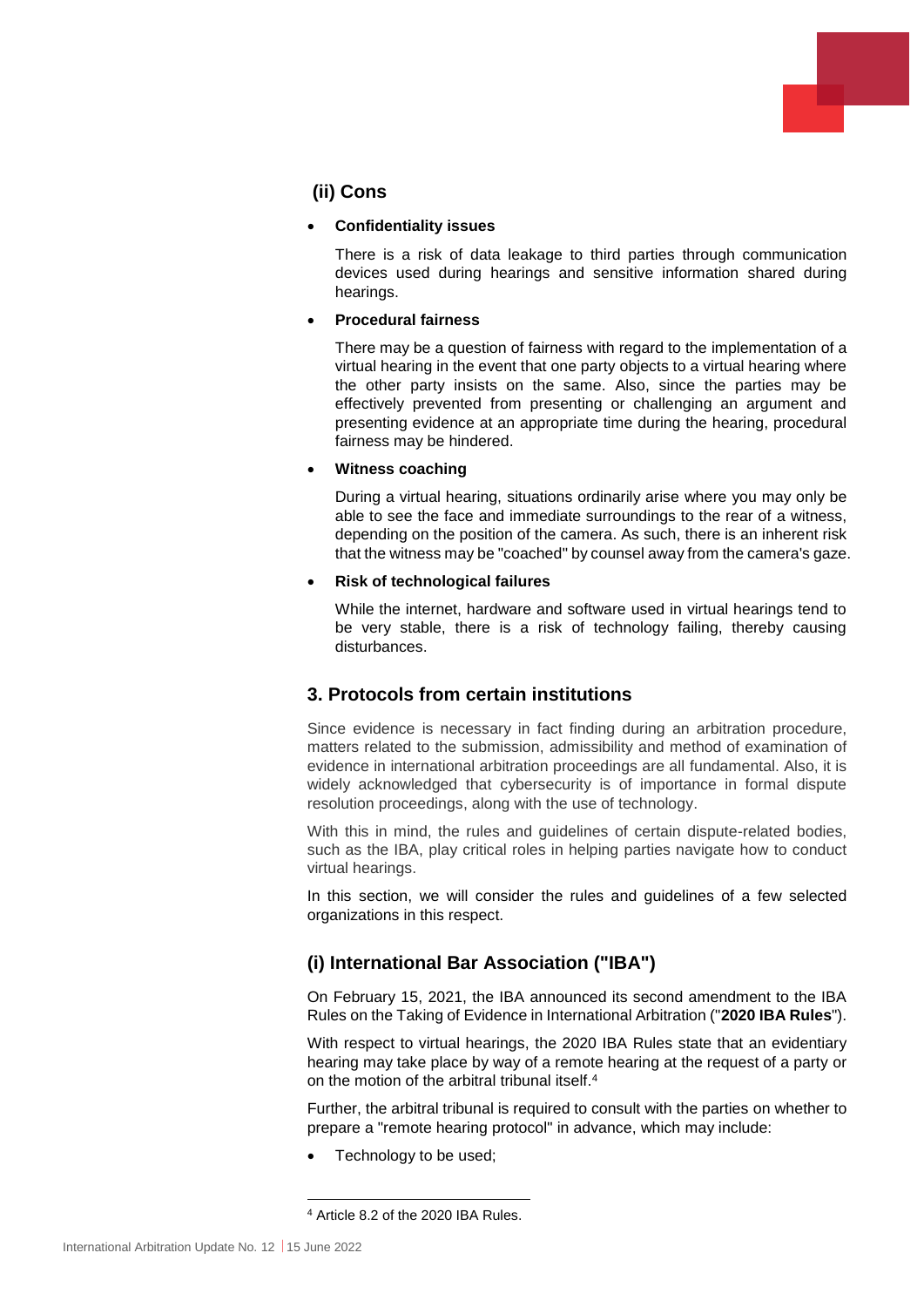- 
- Advance testing or training in the use of the technology;
- The start and end times for the hearing, taking into account the time zones of the participants;
- How documents may be placed before a witness or the arbitral tribunal; and
- Measures to ensure that witnesses giving oral testimony are not improperly influenced or distracted.

Additionally, prior to the Pandemic, the ICC released its Cybersecurity Guidelines.<sup>5</sup> This document provides guidance with respect to several items, including cybersecurity and training.

#### **(ii) International Chamber of Commerce ("ICC")**

While the ICC International Court of Arbitration's Arbitration Rules 2021 allow for a great deal of procedural flexibility with respect to arbitration procedures, the ICC also released the "Checklist for a Protocol on Virtual Hearings and Suggested Clauses for Cyber-Protocols and Procedural Orders Dealing with the Organisation of Virtual Hearings" ("**ICC Protocol**")<sup>6</sup> to provide further guidance.

By way of Annex I of the ICC Protocol, parties are encouraged to come to an agreement regarding:

- A pre-hearing plan, including scope and logistics;
- Technical issues, specifications, requirements and support staff;
- Confidentiality, privacy and security;
- Online etiquette and due process; and
- Presentation of evidence and examination of witnesses and experts.

Further, Annex II of the ICC Protocol goes on to suggest clauses for cyberprotocols and procedural orders that may be included in an agreement dealing with the organization of a virtual hearing.

#### **(iii) Japan Association of Arbitrators ("JAA")**

On December 9, 2019, the JAA held a seminar entitled, "Cybersecurity in International Arbitration and Mediation," in which the JAA acknowledged the critical importance of cybersecurity in ADR.<sup>7</sup>

During the session, the JAA referenced and summarized several steps taken — or publications released — by other ADR-related institutions from around the world. In particular, the JAA focused on describing the International Council for Commercial Arbitration ("**ICCA**") - New York City Bar ("**NYC Bar**") - International

<sup>1</sup> 5 IBA, "Cybersecurity Guidelines," October 2018 (available at [https://www.ibanet.org/MediaHandler?id=2F9FA5D6-6E9D-413C-AF80-](https://www.ibanet.org/MediaHandler?id=2F9FA5D6-6E9D-413C-AF80-681BAFD300B0) [681BAFD300B0\)](https://www.ibanet.org/MediaHandler?id=2F9FA5D6-6E9D-413C-AF80-681BAFD300B0).

<sup>&</sup>lt;sup>6</sup> International Chamber of Commerce Court of Arbitration, "Checklist for a Protocol on Virtual Hearings and Suggested Clauses for Cyber-Protocols and Procedural Orders Dealing with the Organisation of Virtual Hearings," January 1, 2021 (available at: [https://iccwbo.org/publication/icc-checklist-for-a-protocol-on-virtual-hearings-and](https://iccwbo.org/publication/icc-checklist-for-a-protocol-on-virtual-hearings-and-suggested-clauses-for-cyber-protocols-and-procedural-orders-dealing-with-the-organisation-of-virtual-hearings/)[suggested-clauses-for-cyber-protocols-and-procedural-orders-dealing-with-the](https://iccwbo.org/publication/icc-checklist-for-a-protocol-on-virtual-hearings-and-suggested-clauses-for-cyber-protocols-and-procedural-orders-dealing-with-the-organisation-of-virtual-hearings/)[organisation-of-virtual-hearings/\)](https://iccwbo.org/publication/icc-checklist-for-a-protocol-on-virtual-hearings-and-suggested-clauses-for-cyber-protocols-and-procedural-orders-dealing-with-the-organisation-of-virtual-hearings/).

<sup>&</sup>lt;sup>7</sup> JAA, "Cybersecurity in International Arbitration and Mediation," December 9, 2019 (materials available at: [https://idrc.jp/wp-](https://idrc.jp/wp-content/uploads/2020/11/cybersecurity_arbitration_mediation.pdf)

[content/uploads/2020/11/cybersecurity\\_arbitration\\_mediation.pdf\)](https://idrc.jp/wp-content/uploads/2020/11/cybersecurity_arbitration_mediation.pdf) (in Japanese).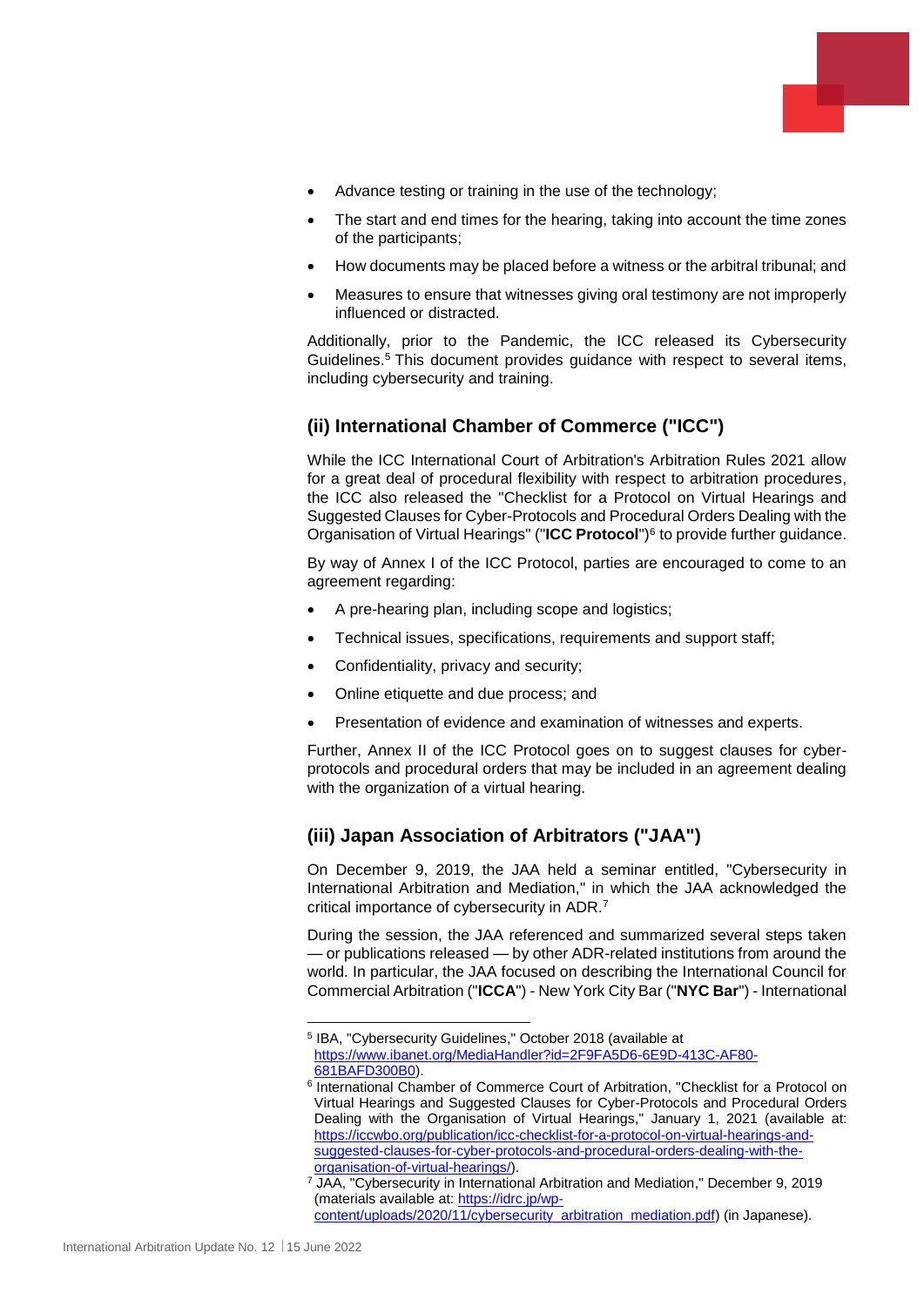

Institute for Conflict Prevention & Resolution ("**CPR**") Protocol on Cybersecurity in International Arbitration (2020 Edition).<sup>8</sup>

#### **(iv) Chartered Institute of Arbitrators ("CIArb")**

On April 8, 2020, CIArb released its "Guidance Note on Remote Dispute Resolution Proceedings,"("**CIArb Note**"), <sup>9</sup> which CIArb summarizes as offering, "concise, practical advice to parties and neutrals considering remote hearings."

The CIArb Note sets out guidance under three broad headings pertaining to virtual hearings:

- Technology and logistical matters;
- Legal matters and procedural arrangements; and
- Institutional and ad hoc proceedings.

Further, in the appendix to the CIArb Note, CIArb provides a checklist of items to consider prior to conducting remote dispute resolution proceedings.

#### **4. Practical tips**

During recent years, a level of "best practice" has begun to develop within the conduct of, and preparation for, virtual hearings. In this section, we provide certain practical tips with respect to virtual hearings.

Prior to outlining these tips, however, we note that our practical guidance in this section presumes that a virtual hearing is permitted under the following laws and rules<sup>10</sup>:

- The governing law of the underlying contract;
- The law of the arbitration agreement;
- The applicable rules of the relevant arbitral institution;
- The law of the seat/place of arbitration; and
- The law of the jurisdiction in which enforcement is likely to take place.

Presuming the aforementioned elements are confirmed, we recommend the steps in the non-exhaustive list below based on our experience:

1. Establish a **virtual hearing protocol** between the parties as to how the virtual hearing will run, including rules and practical arrangements.

This may be best achieved by entering into a simple agreement for the conduct of the virtual hearing and will likely address the remaining items below.

2. Address **confidentiality**, including: (i) data storage and access; (ii) security settings on digital platforms; (iii) ensuring that only approved members

1

<sup>&</sup>lt;sup>8</sup> ICCA - NYC Bar - CPR, "ICCA - NYC Bar - CPR Protocol on Cybersecurity in International Arbitration," 2020 (available at: [https://cdn.arbitration-icca.org/s3fs](https://cdn.arbitration-icca.org/s3fs-public/document/media_document/Report-6-icca-nyc_bar-cpr_cybersecurity_protocol_for_international_arbitration.pdf)[public/document/media\\_document/Report-6-icca-nyc\\_bar](https://cdn.arbitration-icca.org/s3fs-public/document/media_document/Report-6-icca-nyc_bar-cpr_cybersecurity_protocol_for_international_arbitration.pdf)[cpr\\_cybersecurity\\_protocol\\_for\\_international\\_arbitration.pdf\)](https://cdn.arbitration-icca.org/s3fs-public/document/media_document/Report-6-icca-nyc_bar-cpr_cybersecurity_protocol_for_international_arbitration.pdf).

<sup>9</sup> CIArb, "Guidance Note on Remote Dispute Resolution Proceedings," April 8, 2020 (available at: [https://www.ciarb.org/media/9013/remote-hearings-guidance](https://www.ciarb.org/media/9013/remote-hearings-guidance-note_final_140420.pdf)[note\\_final\\_140420.pdf\)](https://www.ciarb.org/media/9013/remote-hearings-guidance-note_final_140420.pdf).

<sup>&</sup>lt;sup>10</sup> There may be overlap between certain of these laws.